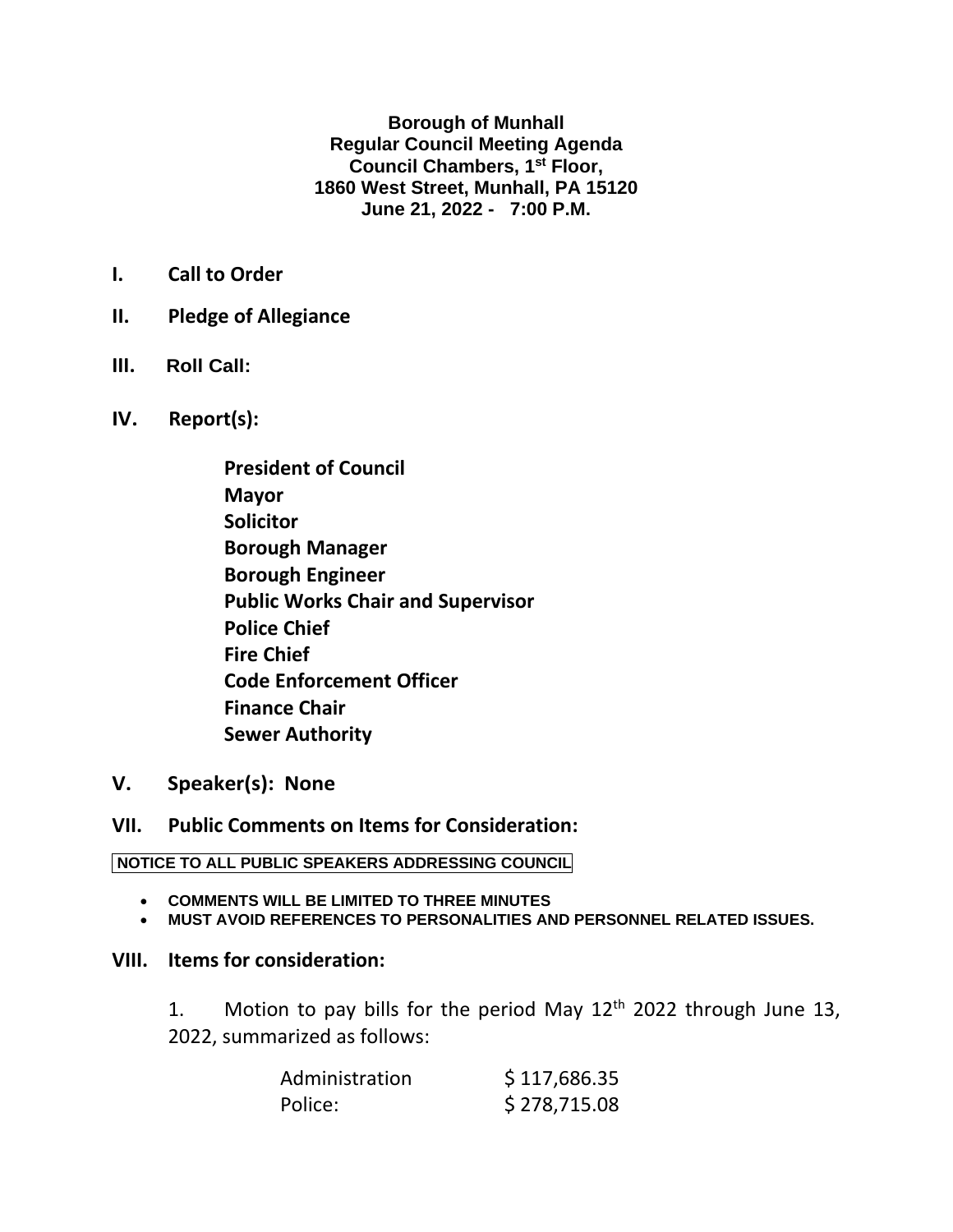| Fire:                  | \$19,999.69  |
|------------------------|--------------|
| Health & Sanitation:   | \$59,727.92  |
| <b>Public Works:</b>   | \$96,842.50  |
| Recreation:            | \$5,330.39   |
| <b>Debit Services:</b> | \$74,476.85  |
| Miscellaneous:         | \$148,950.07 |
| <b>TOTAL:</b>          | \$801,728.85 |
|                        |              |

**Motion: \_\_\_\_\_\_\_\_\_\_; Second: \_\_\_\_\_\_\_\_\_\_; Vote: \_\_\_\_\_\_\_\_\_**

2. Motion to approve Payroll for the period of May  $11<sup>th</sup>$  and May  $25<sup>th</sup>$ 2022.

| <b>Motion:</b> | ; Second:     | ; Vote:      |  |
|----------------|---------------|--------------|--|
|                | <b>TOTAL:</b> | \$292,803.50 |  |
|                | 2022: May 25  | \$167,046.08 |  |
|                | 2022: May 11  | \$125,757.42 |  |

3. Motion to add Seth Abrams and William Hanna to the Brentwood Bank checking accounts as authorized representatives of the Borough.

 **Motion: \_\_\_\_\_\_\_\_\_\_; Second: \_\_\_\_\_\_\_\_\_\_; Vote: \_\_\_\_\_\_\_\_\_**

4. Motion to approve Seth Abrams to open accounts with the Pennsylvania Local Government Investment Trust (PLGIT), including the President, Vice President, and Finance Chairs as account signers, and approving the transfer of funds as needed to maximize growth while maintaining adequate checking account balances to pay invoices.

**Motion:**  $\qquad \qquad$  ; Second:  $\qquad \qquad$  ; Vote:

5. Motion to appoint Richard Brennan and Seth Abrams as the responsible parties for the Borough's Small Water & Sewer Fund grant application.

**Motion:**  $\qquad \qquad ;$  **Second:**  $\qquad \qquad ;$  **Vote:**